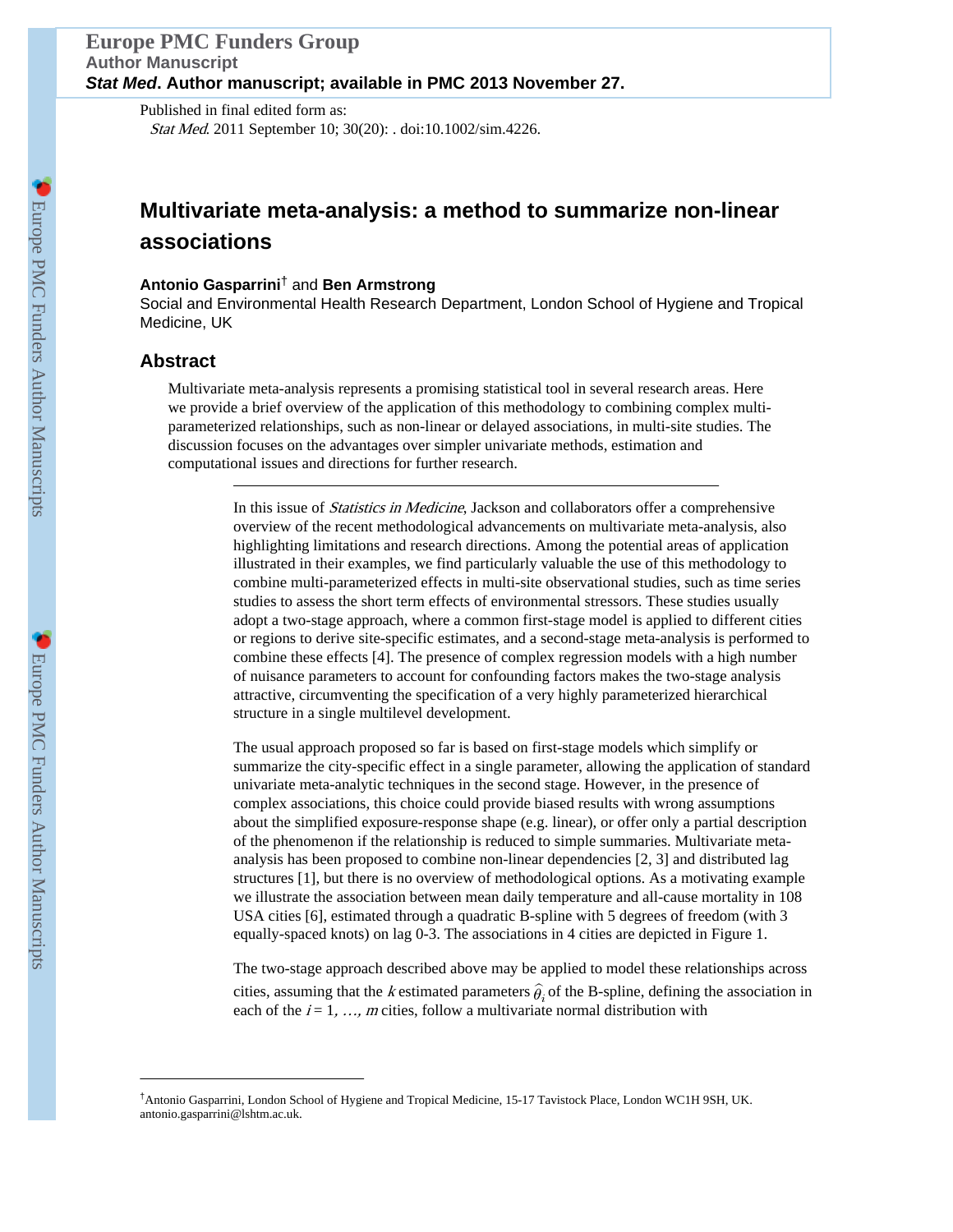$$
\widehat{\theta}_i \sim \mathcal{N}(X_i \beta, S_i + \Sigma)
$$
 1

where  $S_i$  and are the within and between-city (co)variance matrices, respectively. The term  $X_i$  represents a  $k \times kp$  block-diagonal matrix, with each  $1 \times p$  block containing cityspecific meta-variables  $x_i$  (usually with intercept). The *kp*-dimensional vector contains the coefficients specifying the change (effect modification) in each of the k true parameters for a unit increase in each of the p meta-variables  $x_i$ . When no modifier is included,  $X_i$ , the vector of true overall (population) parameters, and the model in (1) reduces to Eq. 3 in the paper by Jackson and colleagues.

The need for the more complex meta-regression model in (1), more elaborated than the framework described by the authors for their examples, is motivated by the different focus of the analysis: the main interest here is not to obtain a pooled estimate of the association, but to characterize the heterogeneity of the effects through city-specific meta-variables, while accounting for a random residual component in . In the specific example illustrated in Figure 1, our aim is to model a temperature-mortality relationship reflecting patterns such as shapes relatively similar within pairs of northern (New York and Chicago) and southern cities (Dallas and Houston), but different between them. This pattern may be explained by meta-variables  $x_1$ , ...,  $x_p$ , representing geographical, climatological, demographical or socio-economic determinants. Such analytical proficiency is not obviously achieved with simpler univariate methods.

There are issues of estimation and computation specific to this area of application. Usually, the study design allows complete control of the first-stage model, thus making the withinstudy covariances in  $S_i$  available. However, dimensionality needs to be taken into account: as the association is described by a growing number of parameters , estimation of the  $k(k)$  $+1/2$  (co)variance parameters in could be problematic. Potential solutions may involve the simplification of , imposing for example an autoregressive, diagonal or compoundsymmetry structure. The problem is worsened by the inclusion of a high number  $p$  of metavariables, involving the estimation of kp coefficients. A simpler alternative is offered by meta-smoothing [7], a method based on a series of univariate meta-analysis of the effects estimated on a grid of exposure values, in order to recover the combined underlying relationship. While this method offers flexibility, an overall estimate of residual heterogeneity and significance tests are not easily provided. Finally, the model in (1) implies that exactly the same function is applied in every city, in order for the parameters  $\hat{\theta}_i$  to be meaningfully combined. In the example in Figure 1, the knots of the spline must be placed at the same values and this might represent a problem given the different temperature ranges between cities.

In conclusion, multivariate meta-analysis represents a promising methodology to combine multi-parameterized associations across studies. Compared to other examples described by Jackson and colleagues, the problem here is inherently multivariate, as each parameter is not interpretable on its own, and simplifications or approximations to re-express it in univariate terms are often limited or biased. However, the current framework could be infeasible for complex associations such as distributed lag non-linear relationships, involving a high number of parameters [5]. Further research is needed to address this problem of dimensionality, also providing some guidance on the limitations and comparative performances of different estimation methods in relation to number of studies m, parameters  $k$ , modifiers p and complexity of the structure of  $\,$ . This framework applies to other multiparameter functions summarizing non-linear associations, such as strata or polynomials, and

Stat Med. Author manuscript; available in PMC 2013 November 27.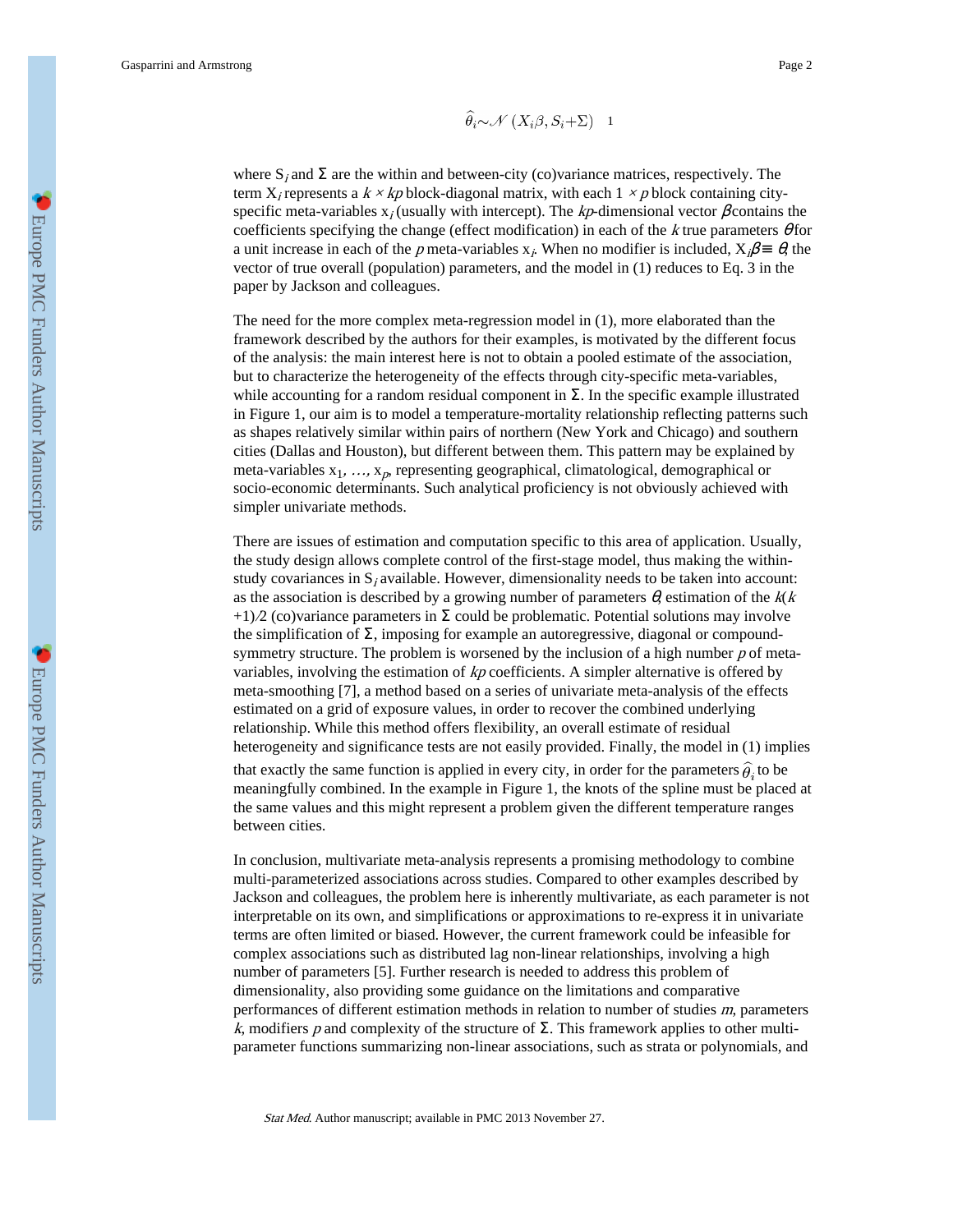may be extended to other multi-unit studies such as multi-centre randomized controlled trials or multi-country cohort studies.

#### **References**

- [1]. Analitis A, Katsouyanni K, Biggeri A, Baccini M, Forsberg B, Bisanti L, Kirchmayer U, Ballester F, Cadum E, Goodman PG, et al. Effects of cold weather on mortality: results from 15 European cities within the PHEWE Project. American Journal of Epidemiology. 2008; 168(12):1397. [PubMed: 18952849]
- [2]. Baccini M, Biggeri A, Accetta G, Kosatsky T, Katsouyanni K, Analitis A, Anderson HR, Bisanti L, D'Ippoliti D, Danova J, Forsberg B, Medina S, Paldy A, Rabczenko D, Schindler C, Michelozzi P. Heat effects on mortality in 15 European cities. Epidemiology. 2008; 19(5):711–9. [PubMed: 18520615]
- [3]. Dominici F, Daniels MJ, Zeger SL, Samet JM. Air pollution and mortality: estimating regional and national dose-response relationships. Journal of the American Statistical Association. 2002; 97:100–111.
- [4]. Dominici F, Samet JM, Zeger SL. Combining evidence on air pollution and daily mortality from the 20 largest US cities: a hierarchical modelling strategy. Journal of the Royal Statistical Society: Series A. 2000; 163(3):263–302.
- [5]. Gasparrini A, Armstrong B, Kenward MG. Distributed lag non-linear models. Statistics in Medicine. 2010; 29(21):2224–2234. [PubMed: 20812303]
- [6]. iHAPSS. Internet-based Health and Air Pollution Surveillance System. Mortality, air pollution, and meteorological data for 108 US cities. p. 1987200[0http://www.ihapss.jhsph.edu](http://www.ihapss.jhsph.edu)
- [7]. Schwartz J, Zanobetti A. Using meta-smoothing to estimate dose-response trends across multiple studies, with application to air pollution and daily death. Epidemiology. 2000; 11(6):666–72. [PubMed: 11055627]